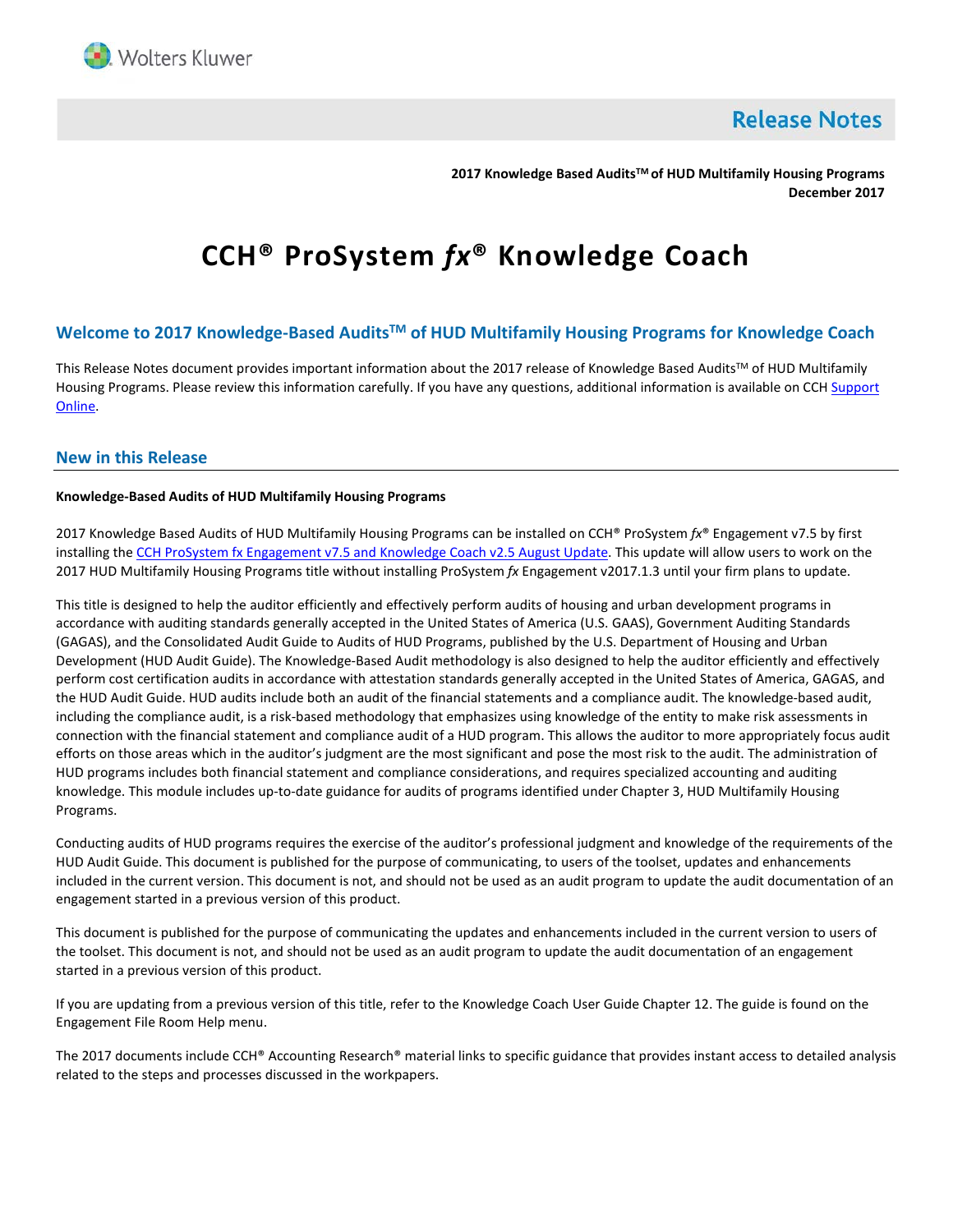#### **2017 Edition of Knowledge-Based Audits of HUD Multifamily Housing Programs**

This edition features numerous enhancements, including:

- Removing and adding columns to KBA-103 and KBA-103C, Evaluation and Communicating Internal Control Deficiencies Table in the HUD Financial Statement and HUD Compliance package, respectively. These new columns make it easier to evaluate and classify control deficiencies.
- Adding table, "Communication of Internal Control Deficiencies" in KBA-103. This table is added to allow the auditor to document the auditor's communication of internal control deficiencies to those charged with governance and management. If a deficiency in Table 1 is a material weakness, significant deficiency, or a deficiency in internal control, it will flow to this new table.
- Reorganizing and rewording columns in Table 2 and 3 of KBA-400 and moving the column to describe the control deficiency to the end for better documentation flow. If you select "No" in the following columns, your control deficiency documented in the last column will flow to KBA-103:
	- Are Controls Activities Present
	- Effectively Designed and Implemented
	- Do Compensating Controls, If Any, Adequately Reduce the Risks of Material Misstatement
	- Are Control Activities Functioning
- Reorganizing and rewording columns in Relevant Principles and Points of Focus table of KBA-401 and KBA-415 in the HUD Financial Statement and HUD Compliance package, respectively, and moving the column to describe the control deficiency to the end for better documentation flow. If you select "No" in the following columns, your control deficiency documented in the last column will flow to the conclusion section:
	- Are the Relevant Principles or Points of Focus Present
	- Are the Identified Controls Effectively Designed and Implemented
	- Do Compensating Controls Adequately Reduce the Risks of Material Misstatement
	- Are the Relevant Principles Functioning for this Component of Internal Control
- In KBA-401 and KBA-415 in the HUD Financial Statement and HUD Compliance package, respectively, adding an "N/A" option to the "Are the Relevant Principles of Points of Focus Present?" column to the "Points of Focus" rows only. The user could document the points of focus as not applicable, and the user will not respond to any other columns for that particular row as the diagnostics will clear. The user should focus on the functioning of the relevant principles as not all of the points of focus are required or applicable.
- Removing user options in the "System Change Controls" column of the "Less Complex IT Structure" table.
- Reorganizing and rewording columns in the "More Complex IT Structure" table of KBA-402, and moving the column to describe the control deficiency to the end for better documentation flow. If you select "No" in the following columns, your control deficiency documented in the last column will flow to the conclusion section:
	- Are Controls Activities Present
	- Effectively Designed and Implemented
	- Do Compensating Controls, if any, Adequately Reduce the Risks of Material Misstatement
	- Are Control Activities Functioning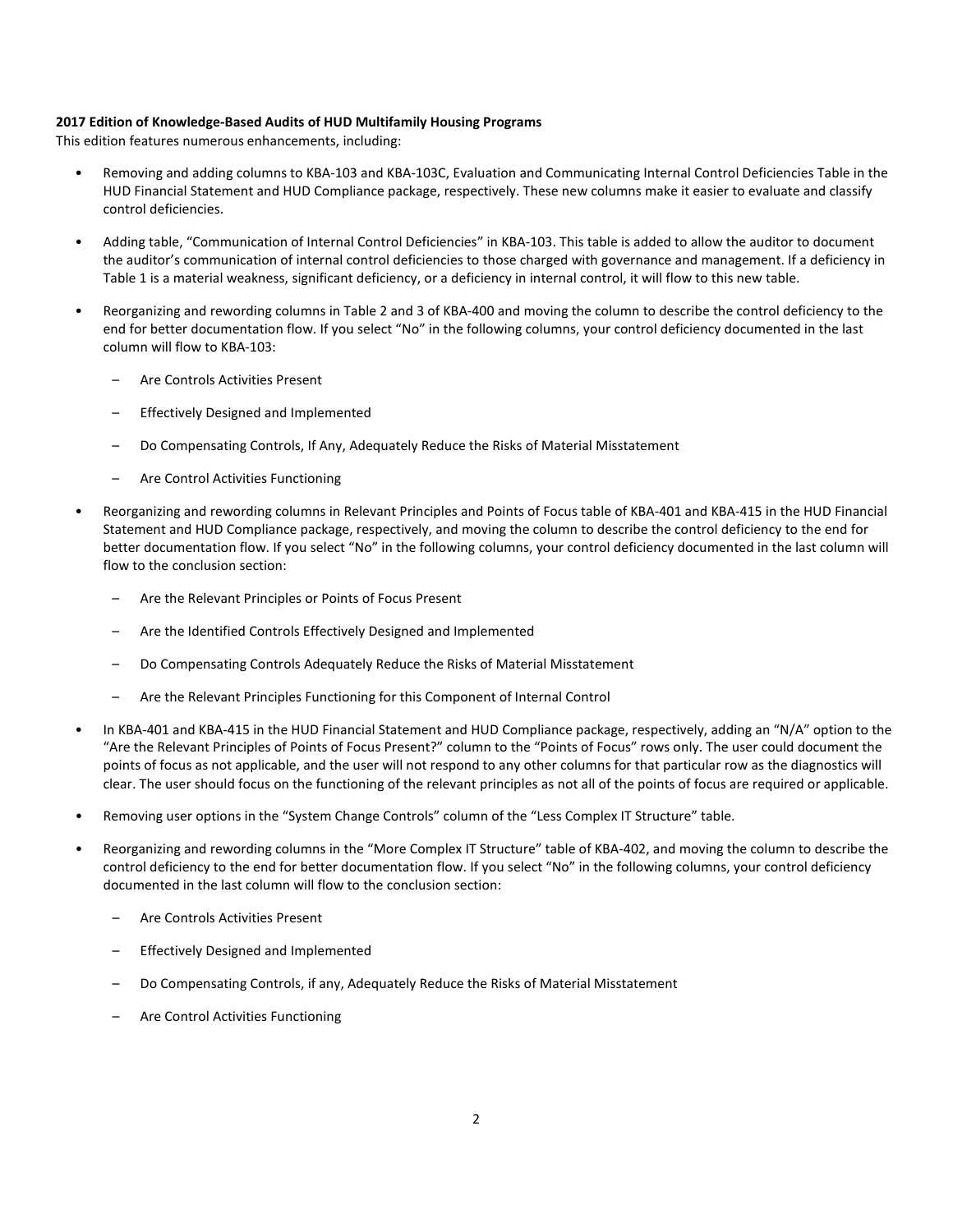- Reorganizing and rewording columns in the "Activity-Level Control Objective" table of KBA-40X series, and moving the column to describe the control deficiency near the end for better documentation flow.
	- If you select "No" in the following columns, your control deficiency documented will flow to the conclusion section:
		- Are Controls Designed Effectively
		- Are Key Controls Implemented
		- Do Compensating Controls Adequately Reduce the Risks of Material Misstatement Created by the Deficiency
		- Are Control Activities Functioning
	- Also, if you select "Partially" in column, Are Controls Designed Effectively, the control deficiency documented will flow to the conclusion section.
- Adding the functionality to allow users to insert custom rows anywhere in the subprocess table in KBA-40X series.
- Adding appropriate "Segregation of Duties" control objectives to the KBA-40X Series.
- Removing flow in AID-601 on steps 9, 10, and 11 that flow to KBA-102. Flow will remain on other steps in this workpaper.
- Adding "We incorporated an element of unpredictability in designing further audit procedures as follows: (Describe) (See example in practice point above)" to "Management Override" Financial Statement Level Risk in the Planned Overall Response column of KBA-502.
- Adding new KCO-003 Answer Effects for the Engagement-Level Tailoring Questions Workpaper that will show all answer effects of each tailoring question in AUD-100.
- Adding rounding columns in KBA-301 word version to match the Microsoft® Excel® versions of these workpapers.
- Adding two new columns in AID-201, Section I: Nature of Nonattest Services Provided table for user to document the firm and client personnel overseeing the nonattest services.
- Removing steps in AUD-201 that are duplicated in AUD-101 and moving one step from AUD-201 to AUD-101.
- Adding a "Maximum" and "Slightly Below Maximum" option in AUD-701, planned control reliance column.
- Reorganizing and adding steps and tables in AUD-9023 to accommodate new accounting standard SAS-132.
- Adding many new CORs, RPTs, and RESs as follows:
	- o COR-910 Third-Party Support Letter
	- o COR-911 Request for Confirmation from Supporting Parties of Intent and Ability to Provide Financial Support
	- o RPT-0903A HUD Audit Unmodified Opinion: Emphasis-of-Matter Paragraph Related to Going-Concern Uncertainty with Opinion on Supplementary Information (In Accordance with SAS-132)
	- o RES-025 Variable Interest Entity Checklist
	- o RES-026 Going Concern Checklist

[Click here](http://support.cch.com/updates/KnowledgeCoach/pdf/guides_tab/2017%20HUD%20Title%20Overview%20for%20Knowledge%20Coach%20Users.pdf) for the 2017 Audits of HUD Multifamily Housing Programs Title Overview for Knowledge Coach Users.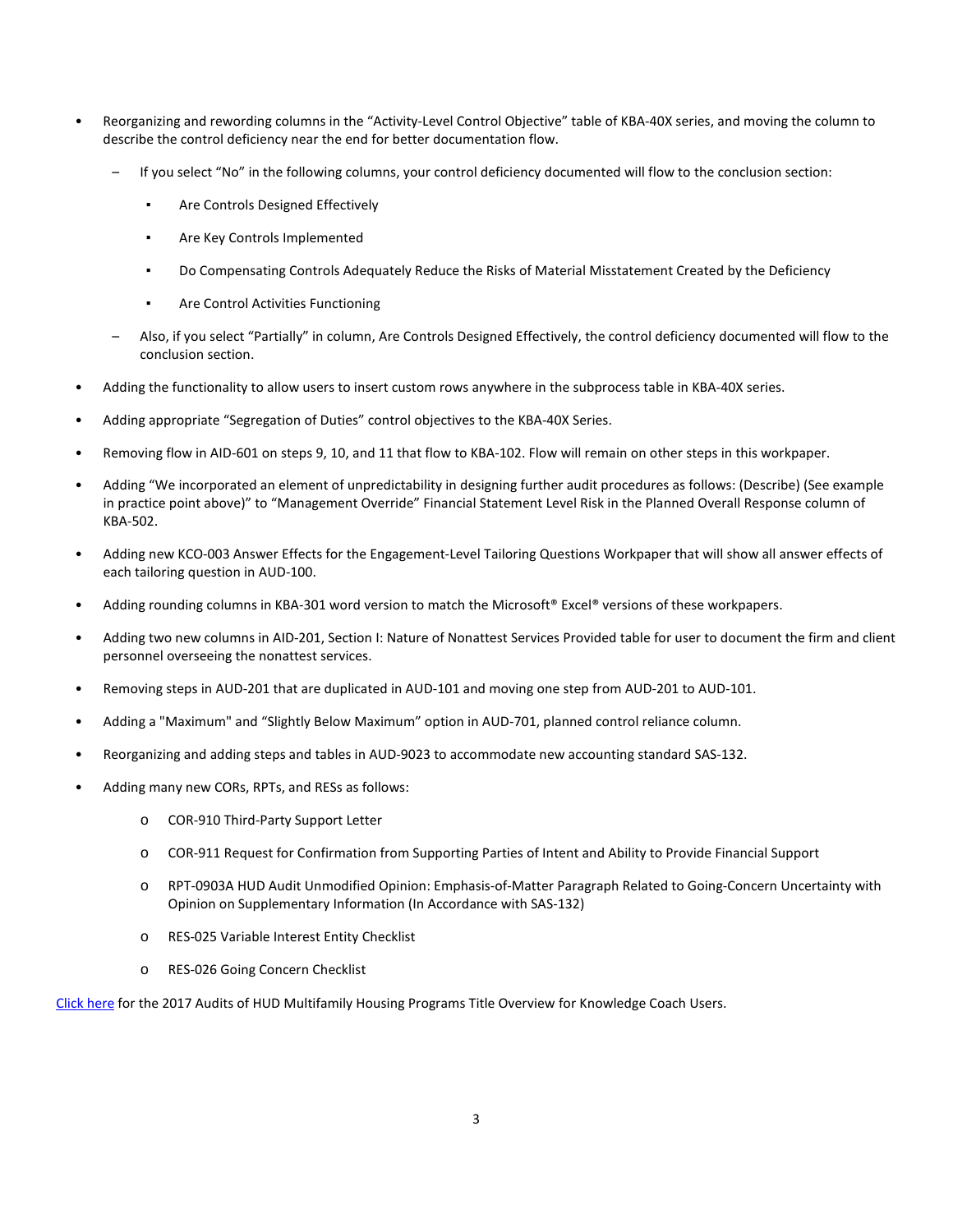In addition, forms and practice aids throughout have been updated to include new examples and tips, and where applicable, to take into account:

#### **New literature, standards, and developments, reflected in the following current audit and accounting guidance:**

- SAS-132, The Auditor's Consideration of an Entity's Ability to Continue as a Going Concern
- Revised AICPA Code of Professional Conduct (Code) including ET Section 1.295, Nonattest Services
- FASB Accounting Standards Codification™ as of September 30, 2017, through Accounting Standards Update No. 2017-13

#### **Important Notes:**

- Make sure to save changes to workpapers before closing the workpaper or the binder to ensure data is correctly updated.
- If your Current Editor Knowledge Coach Microsoft® Word workpapers become read-only or crash, please do the following:
	- Keep the binder with the affected workpapers open.
	- Highlight the workpaper in the binder window and go to **Tools > Save Knowledge Coach Answers**.
- **System Requirements** This title requires the 2017 Financial Statement Base Title and the 2017 Compliance Audits Base Title. The 2017 Financial Statement Base title and the 2017 Compliance Audit Base title MUST be installed with one of the following versions of CCH® ProSystem *fx* ® Engagement and Knowledge Coach.
	- Engagement v7.5.100.1223 and Knowledge Coach v2.5.100.1224 available through the CCH ProSystem *fx* Engagement v7.5 and Knowledge Coach v2.5 August Update. To identify what version you are running, please go to the **Help > About** window within the application.
	- Engagement and Knowledge Coach v2017.1.3 or later.
- A minimum of 4GB of RAM is required for optimal performance when opening and navigating through Knowledge Coach workpapers.

#### **License Requirements**

This title requires the Knowledge-Based Audits of HUD Multifamily Housing Programs license. Any user that does not have a license for this title will not be able to use Knowledge Coach functionality in workpapers.

For more information on how to update your licensing, vie[w How do I add or update CCH ProSystem fx Engagement Licenses?](https://support.cch.com/kb/solution.aspx/sw3937) on our website.

For more information on how to assign licenses, view [How do I assign Engagement Licenses?](https://support.cch.com/kb/solution.aspx/sw3943) on our website.

#### **Download Instructions**

If you are planning to use this title on Engagement v7.5 and Knowledge Coach v2.5, ensure you apply ProSystem *fx* Engagement v7.5 and Knowledge Coach v2.5 August Update to all machines including Admin servers and terminal servers before installing the title. Review the August Update [release notes](https://support.cch.com/updates/Engagement/patch75/Engagement%20and%20KC%20July%202017%20Update%20Release%20Notes.pdf) for more information on deployment.

To download this title:

- 1. Navigate to the [Knowledge Coach Updates](http://support.cch.com/updates/KnowledgeCoach) section of the Engagement Support Website.
- 2. Select the Knowledge Coach Series. The series are arranged by title type, then industry.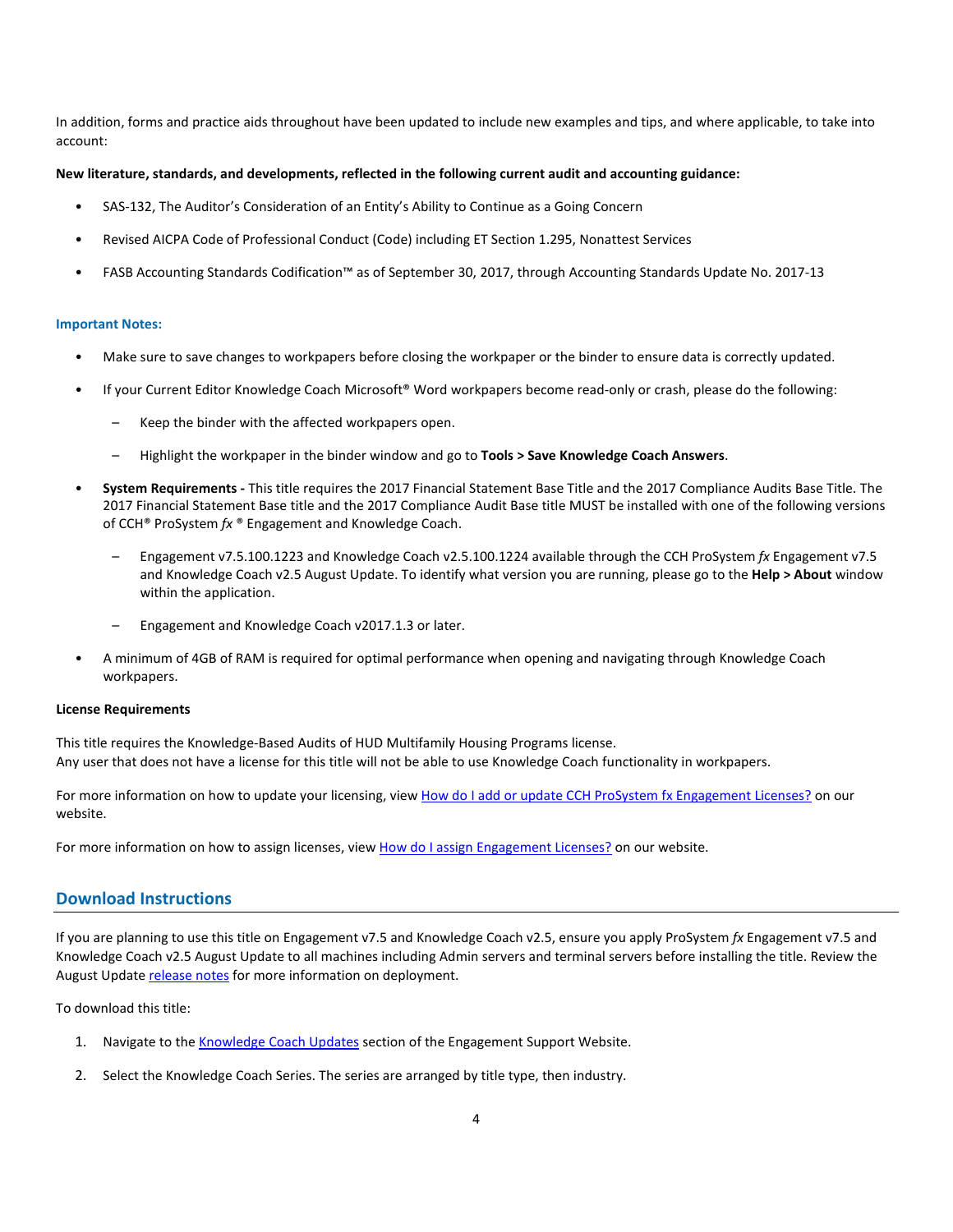3. Click on the Download File link next to the title you wish to download.

**Note**: On some occasions the content package file (.KCP) will download with the extension changed to .ZIP. If this occurs, please change the extension of the downloaded file to KCP using all capital letters.

You must install the 2017 Financial Statement Base title and the 2017 Compliance Audit Base title before installing the 2017 Knowledge Based Audits of HUD Multifamily Housing Programs.

The Financial Statement and Compliance Audit Base titles are also available on the [Knowledge Coach Update Website.](http://support.cch.com/updates/KnowledgeCoach) 

The Knowledge Coach Content Package (KCP) download is a proprietary file that must be installed from within Engagement. Save this KCP file to a location on your local drive, and follow the Installation Instructions included in the Release Bulletin.

#### **Installation Instructions**

Once you have downloaded your Knowledge Coach title, you will need to add it to the list of titles within CCH ProSystem *fx* Engagement. The only additional system requirement is approximately 75MB of disk space to store your Knowledge Coach Program content files. Please refer to the Engagement with Knowledge Coach Release Notes for any other system requirements.

After downloading the 2017 Knowledge Based Audits of HUD Multifamily Housing Programs, do the following:

- 1. Launch the Engagement Workpaper Management application so that the Local File Room is displayed. Select **Tools > Knowledge Coach Titles**.
- 2. The *Knowledge Coach Titles* window will be displayed.
- 3. Choose **Add Title**.
- 4. Browse to the title package file (\*.KCP) that you previously downloaded from the Knowledge Coach Support Web site.
- 5. Choose **Open**.
- 6. The system will display a progress indicator while the title package is added. You will receive a message that the title has been successfully installed once the process is complete.

To release a title:

- 1. Select one of the Knowledge Coach titles in the list that has been added but is not yet released.
- 2. Choose **Release Title**. The current date and time will be displayed in the Date released column, and the status will change to "Released."

**Note**: In the Engagement Admin module, add and assign a Knowledge Coach module and the applicable Knowledge Coach title license to staff before using the workpapers.

**Important**: Once the 2017 Knowledge-Based Audits of the HUD Multifamily Housing Programs title has been added and released, they will be automatically deployed to other staff members when they login to the "Office" location, or when they synchronize a binder that contains Knowledge Coach workpapers from this title.

## **Online Permission Key**

Permission key files may be downloaded from ou[r website](https://prosystemfxsupport.tax.cchgroup.com/permkey/download.aspx) or when adding or updating the new licenses within CCH ProSystem *fx* Engagement with Knowledge Coach v7.5 and higher. After updating the license file in the Engagement Admin module, licenses need to be assigned to the staff who will use 2017 Knowledge-Based Audits of HUD Multifamily Housing Programs.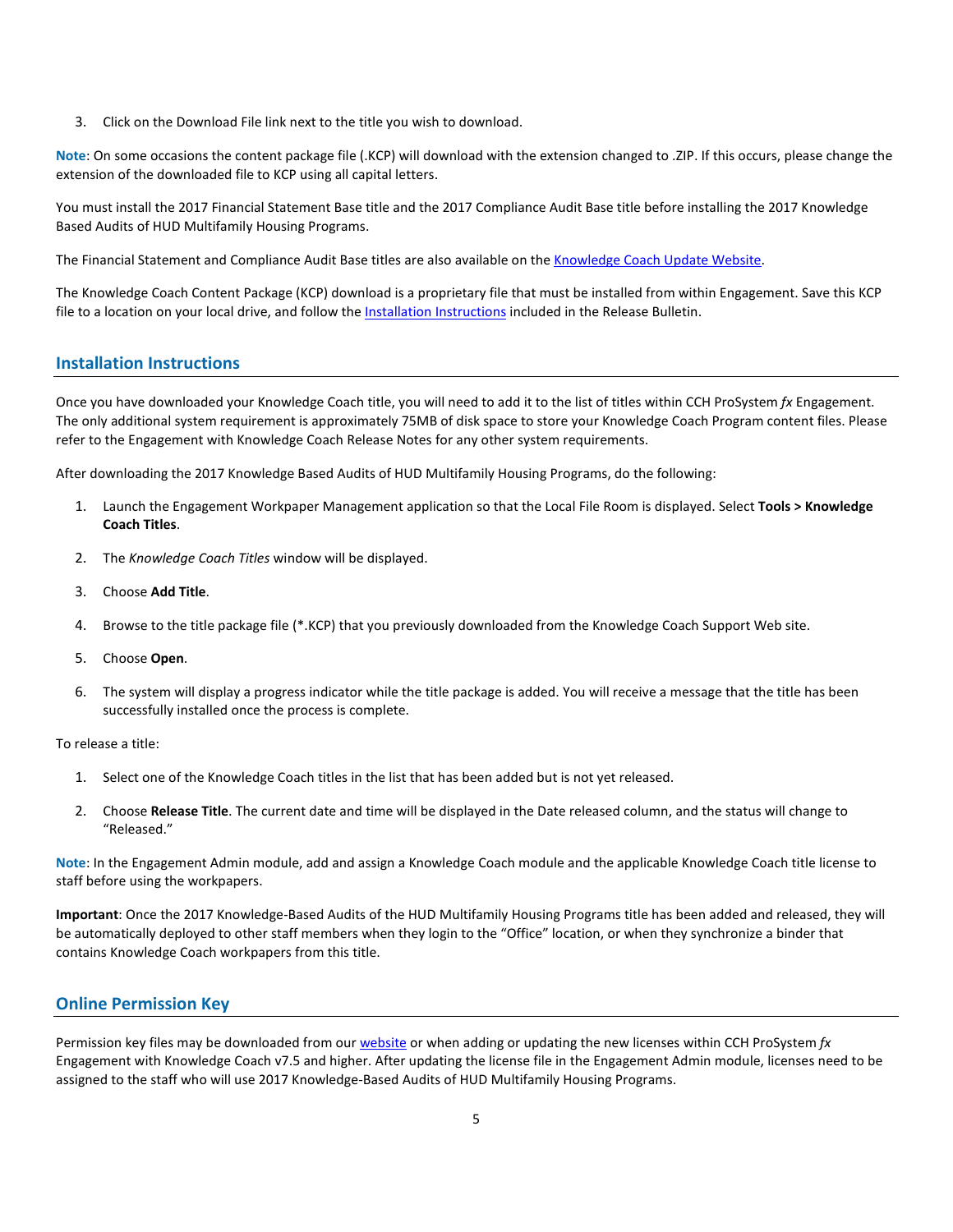If you have not already established a Single Sign-on (SSO) account with Customer Service, we urge you to do so at this time.

## CCH® Accounting Research Manager®

CCH's Accounting Research Manager (ARM) is the most comprehensive, up-to-date and objective online database of financial reporting literature. It includes all authoritative and proposed accounting, auditing, and SEC literature, plus independent, expert-written interpretive guidance.

Available on ARM, the Knowledge-Based Audits of HUD Multifamily Housing Programs Guide helps you comply with the most recent professional standards and guidance for the conduct of audits of HUD Multifamily Housing Programs and to integrate the use of practice aids, tools, and other resources with its guidance. This publication supplements and complements the Knowledge-Based documents that are available in Knowledge Coach.

If you subscribe to an ARM library that includes HUD Multifamily Housing Programs content, you can link directly to source material from Resources within Knowledge Coach documents. These links have been updated to refer to the accounting standards under the FASB Accounting Standards Codifications. Also, if you subscribe to the Knowledge-Based Audits of HUD Multifamily Housing Programs Guide on ARM, you can take advantage of references to the guide material from within the Knowledge Coach documents.

With Accounting Research Manager, you maximize the efficiency of your research time, while enhancing your results. Learn more about our content, our experts, and how you can request your free trial by visiting the [Accounting Research Manager website.](http://www.accountingresearchmanager.com/) You can also access the Accounting Research Manager Web site by selecting **Engagement > Binder Window > Shortcuts Bar > Guidance tab**.

## Using Your Knowledge Coach Content

To use your Knowledge Coach Workpaper Templates, do the following:

- 1. Open a binder in Engagement.
- 2. Select the workpaper tab into which you would like to insert the workpaper.
- 3. Select **New Knowledge Coach Workpaper** from the toolbar or File menu.
- 4. The *New Knowledge Coach Workpaper* dialog appears (Figure 1).
- 5. Select the **New Knowledge Coach Title** with the content you would like to use. You can only select titles you have installed. The information displayed changes to reflect the workpaper organization available for the selected title.
- 6. Select the **Knowledge Coach Workpapers** to insert into your binder and click **OK**.
- 7. In the *Selected Workpaper Properties* dialog, each workpaper name is automatically loaded into the Name field. Add a **workpaper index** in the Index field and make any Name modifications you desire. You can also modify the tab location or the roll forward settings for each workpaper.
- 8. Click **OK**. The integrated Knowledge Coach workpaper is now inserted into your engagement binder.

**Note:** For more information on how to use Knowledge Coach workpapers in your binder, see the Knowledge Coach User Guide.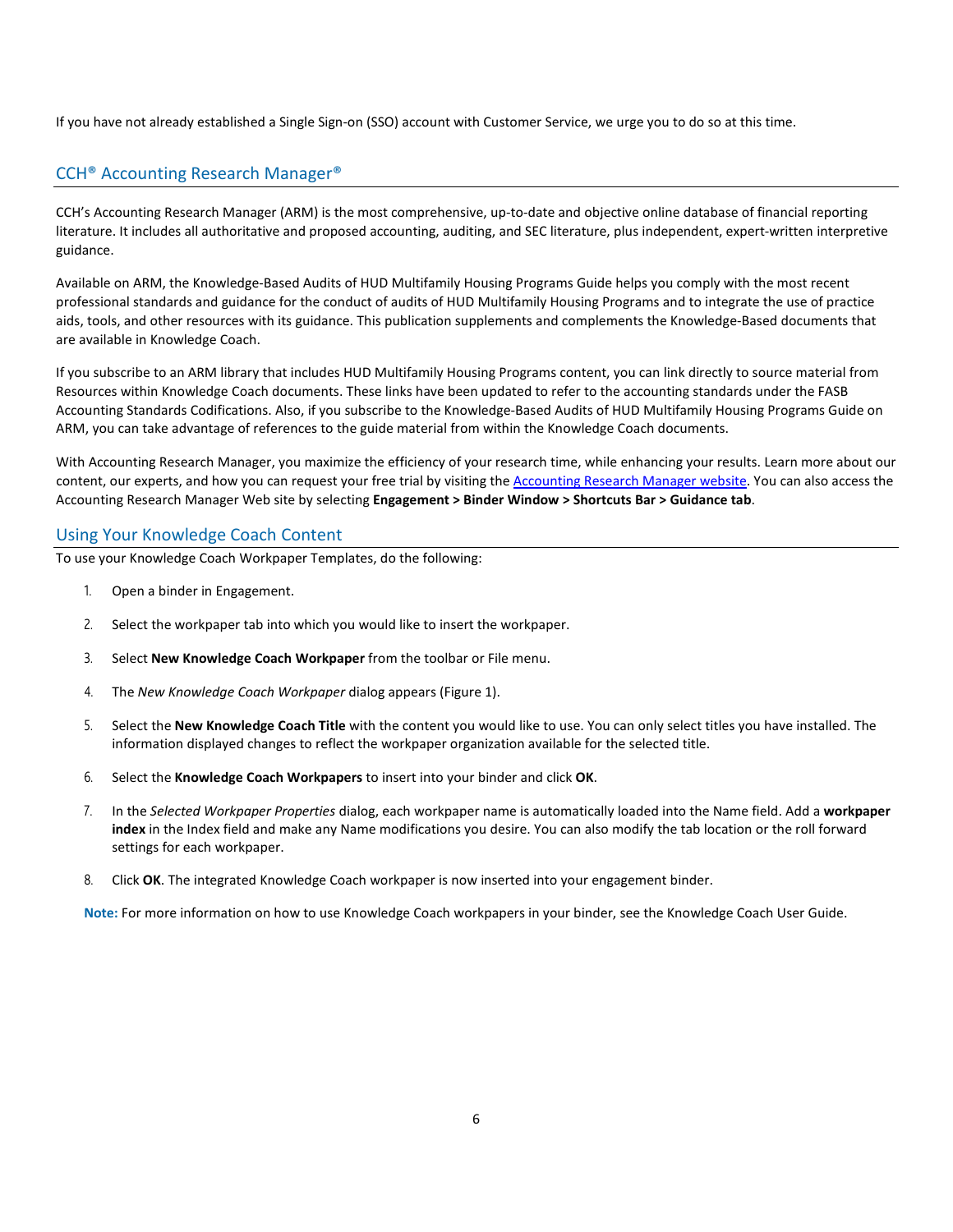| New Knowledge Coach Workpaper                                                                                                                                                                          |                                                                                                                                                                                                                                                                                                                                                                                                                                                                                                            | ×                                                                                                                        |
|--------------------------------------------------------------------------------------------------------------------------------------------------------------------------------------------------------|------------------------------------------------------------------------------------------------------------------------------------------------------------------------------------------------------------------------------------------------------------------------------------------------------------------------------------------------------------------------------------------------------------------------------------------------------------------------------------------------------------|--------------------------------------------------------------------------------------------------------------------------|
| Industry title selection<br>$\leftarrow$ $\overline{\mathsf{Q}}$<br>2017 KBA HUD Multifamily Housing - Compliance<br>2017 KBA HUD Multifamily Housing - Financial Statement<br>$\leq$<br>$\rightarrow$ | Workpaper selection<br>Q<br>Add independent workpapers without foundation workpapers<br>000-Resources<br>田田<br>国区<br>100-The Communications Hub<br>300-Risk Assessment-Understanding the Entity & Environment<br>国<br>ł.<br>400-Risk Assessment-Design of Internal Controls<br>由…<br>500-Assessing Risk of Material Misstatement<br>画画<br>700-Audit Procedures-Tests of Internal Controls<br>画画<br>800-Audit Procedures-Substantive Tests<br>面板<br>面一<br>900-Evaluating, Concluding & Reporting Procedures | ∙È<br>-흽<br>Details of selected workpaper<br>Highlight a workpaper or select<br>a workpaper check box to see<br>details. |
|                                                                                                                                                                                                        | OK                                                                                                                                                                                                                                                                                                                                                                                                                                                                                                         | Help<br>Cancel                                                                                                           |

Figure 1 - New Knowledge Coach Workpaper

## **Additional Information on Knowledge Coach and the KBA Methodology**

## **Knowledge-Based Audit (KBA) Methodology**

Allows the results of one set of procedures to become the input for the next. The key components of the KBA methodology include:

- An Overview that guides auditors through the methodology;
- Knowledge-Based Audit documents, integral to the risk assessment and overall audit processes, which contain steps and procedures required by U.S. GAAS, GAGAS, and the HUD Audit Guide;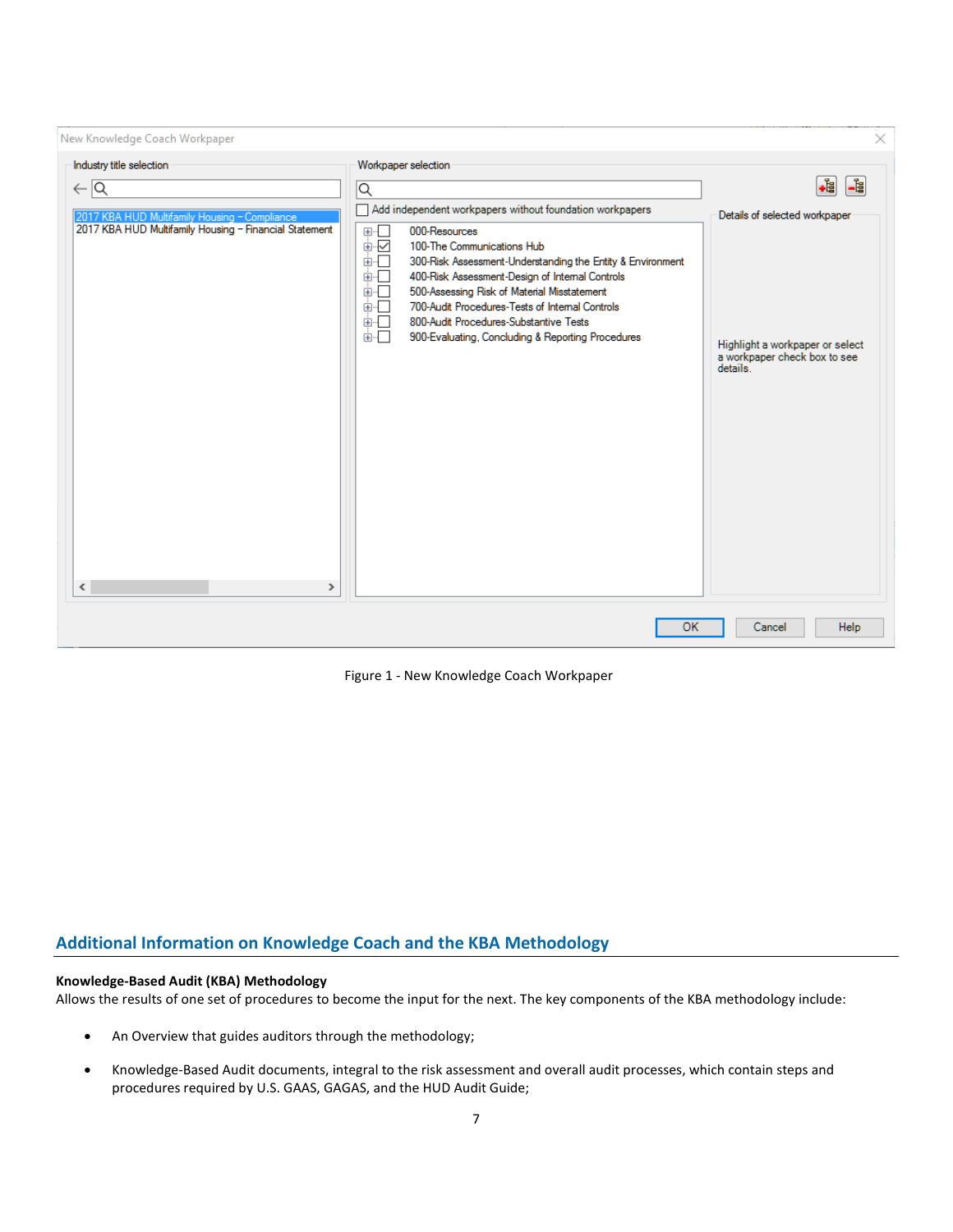- Customizable Audit Programs that take auditors through related steps and procedures;
- Practice Aids to help auditors complete steps or processes outlined in the Knowledge-Based Audit documents and Audit Programs;
- Auditor's Reports that provide a variety of sample auditor's opinions on audited financial statements; and
- Correspondence documents that provide sample letters to be used to comply with U.S. GAAS, GAGAS, and the HUD Audit Guide requirements and in many other common situations.
- The AICPA's Auditing Standards Board's (ASB) Risk Assessment Standards The practice aids and tools in the 2017 Knowledge-Based Audits of HUD Multifamily Housing Programs are designed around the AICPA's risk assessment and clarified standards to assist auditors of nonpublic entities by:
	- Facilitating compliance with U.S. GAAS, GAGAS, and the HUD Audit Guide;
	- Encouraging more effective audits through tailored audit programs and comprehensive practice aids;
	- Helping auditors to focus on and respond to identified audit risks; and
	- Enhancing audit documentation.

#### **CCH® ProSystem** *fx***® Knowledge Coach**

Knowledge Coach functionality allows auditors to use the Knowledge-Based-Audit methodology more efficiently by eliminating the need for duplicate entry of the same information, tailoring audit documentation to each particular engagement, and documenting the link between risks identified and procedures performed. AUD-100 Tailoring Question is a document in Knowledge Coach that presents engagement-level questions designed to aid in tailoring the engagement documentation to fit each client. Completing the questions helps the auditor avoid duplication and unnecessary workpapers.

**Note:** Before you begin your audit, please review the guidance in AUD-103 Overall Audit Program. This workpaper is intended to be your road map through a Knowledge-Based Audit methodology. You should start your audit with AUD-100 Tailoring Question Workpaper and AUD-103 Overall Audit Program.

#### • **Risks**

Can be captured via the Risk Summary task pane from any Knowledge Coach workpaper by the current editor of KBA-502 Summary of Risk Assessments. This allows the user to continuously assess risks during the engagement. Several workpapers prompt the consideration of the presence of risks, but the Risk Summary task pane must be used to document those risks. All documented risks flow to the Risk Summary. To ensure risks show in findings tables, make sure to check the "workpaper identified in" field of the Risk pane.

## • **Information Flow**

Helps cut down on the time spent duplicating information across forms. In addition, the flow of consistent information ensures that information and updates to information are not missed between workpapers. Drill-down functionality helps the user navigate quickly to the source of the information, aiding in the review of the audit file.

## • **Diagnostics**

Help keep track of unresolved issues like unanswered questions, incomplete risks, program steps not linked to risks or relevant assertions, missing workpaper, and more.

## • **Links to Accounting Research Manager (ARM)**

If you subscribe to an ARM library that includes audit content, you can link directly to source material from Resources within Knowledge Coach workpapers. These links have been updated to reference to the accounting standards under the FASB Accounting Standards Codifications and the auditing standards issued by the AICPA. Also, if you subscribe to the Knowledge-Based Audits of HUD Multifamily Housing Programs Guide on ARM, you can take advantage of links to the audit guide material from within the Knowledge Coach documents.